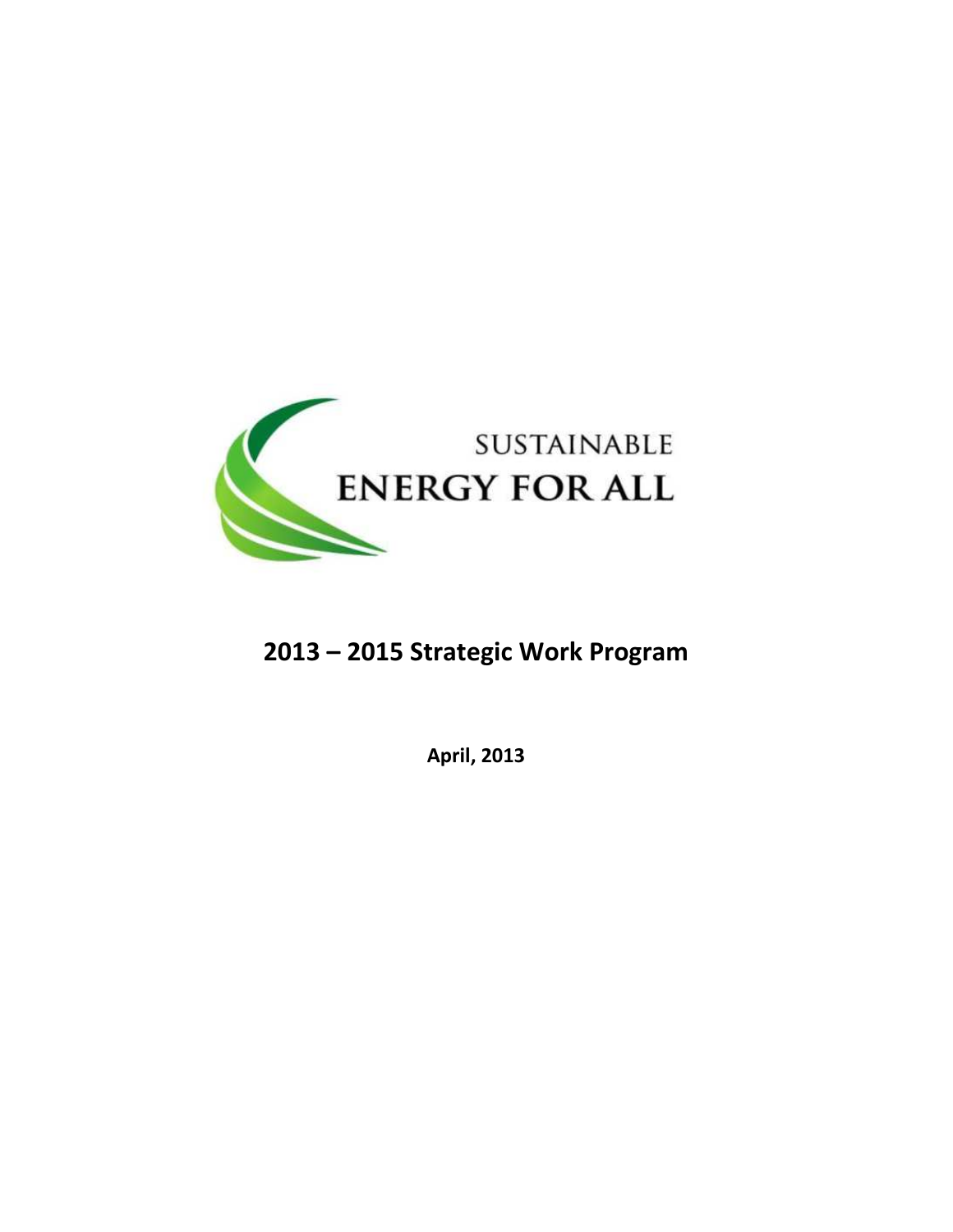#### Purpose

The Sustainable Energy for All initiative (SE4All) will facilitate action on sustainable energy development globally between now and 2030. This 3-Year Strategic Work Program for 2013- 2015 details the milestones to be accomplished, the catalytic and facilitation activities that will be conducted to achieve these milestones, and the manner in which the SE4All initiative will be organized from 2013 to 2015.

The Strategic Work Program has been developed to provide a global audience with information specific to the direction and intentions of the SE4All initiative over the next 3 years. It builds on the work of SE4ALL to-date, including the Secretary-General's Vision Statement, the Framework for Action, and the Global Action Agenda.

The Strategic Work Programme is a living document. It will continue to be refined as we move forward, through consultations facilitated by the initiative.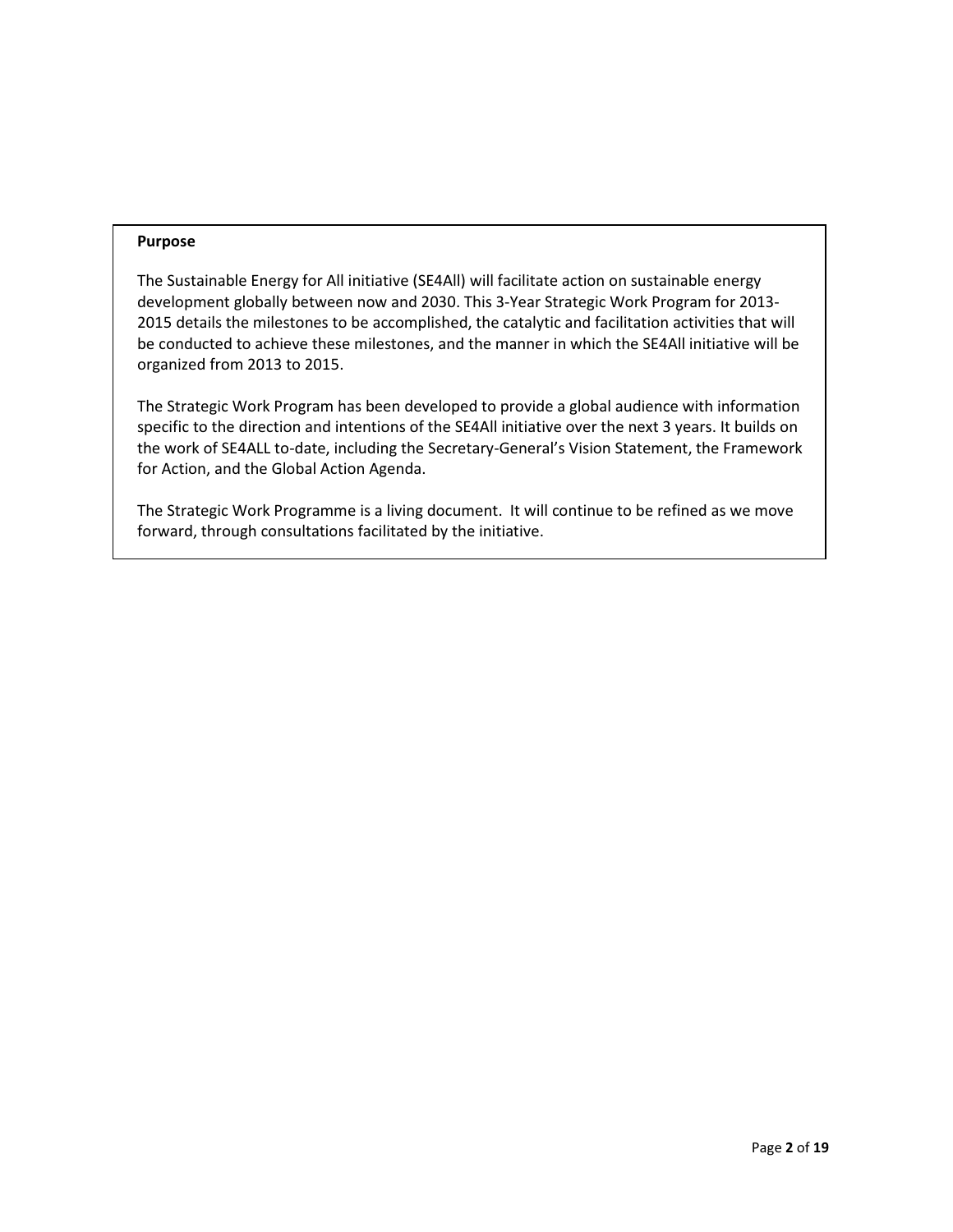# TABLE OF CONTENTS

| 1.1.           |                                                                        |  |
|----------------|------------------------------------------------------------------------|--|
| 1.2.           |                                                                        |  |
|                |                                                                        |  |
| 2.             |                                                                        |  |
| 2.1.           |                                                                        |  |
| 2.2.           |                                                                        |  |
| 2.3.           |                                                                        |  |
|                |                                                                        |  |
| 3 <sub>1</sub> | THE CATALYTIC ROLE OF THE SUSTAINABLE ENERGY FOR ALL INITIATIVE 5      |  |
| 3.1.           |                                                                        |  |
| 3.2.           |                                                                        |  |
| 3.3.           |                                                                        |  |
| 4.             | DELIVERING, FACILITATING, AND CATALYZING THROUGH SIX MAIN WORKSTREAMS9 |  |
| 4.1.           |                                                                        |  |
| 4.2.           |                                                                        |  |
| 4.3.           |                                                                        |  |
| 4.4.           |                                                                        |  |
| 4.5.           |                                                                        |  |
| 4.6.           |                                                                        |  |
| 5.             |                                                                        |  |
| 5.1.           |                                                                        |  |
| 5.2.           |                                                                        |  |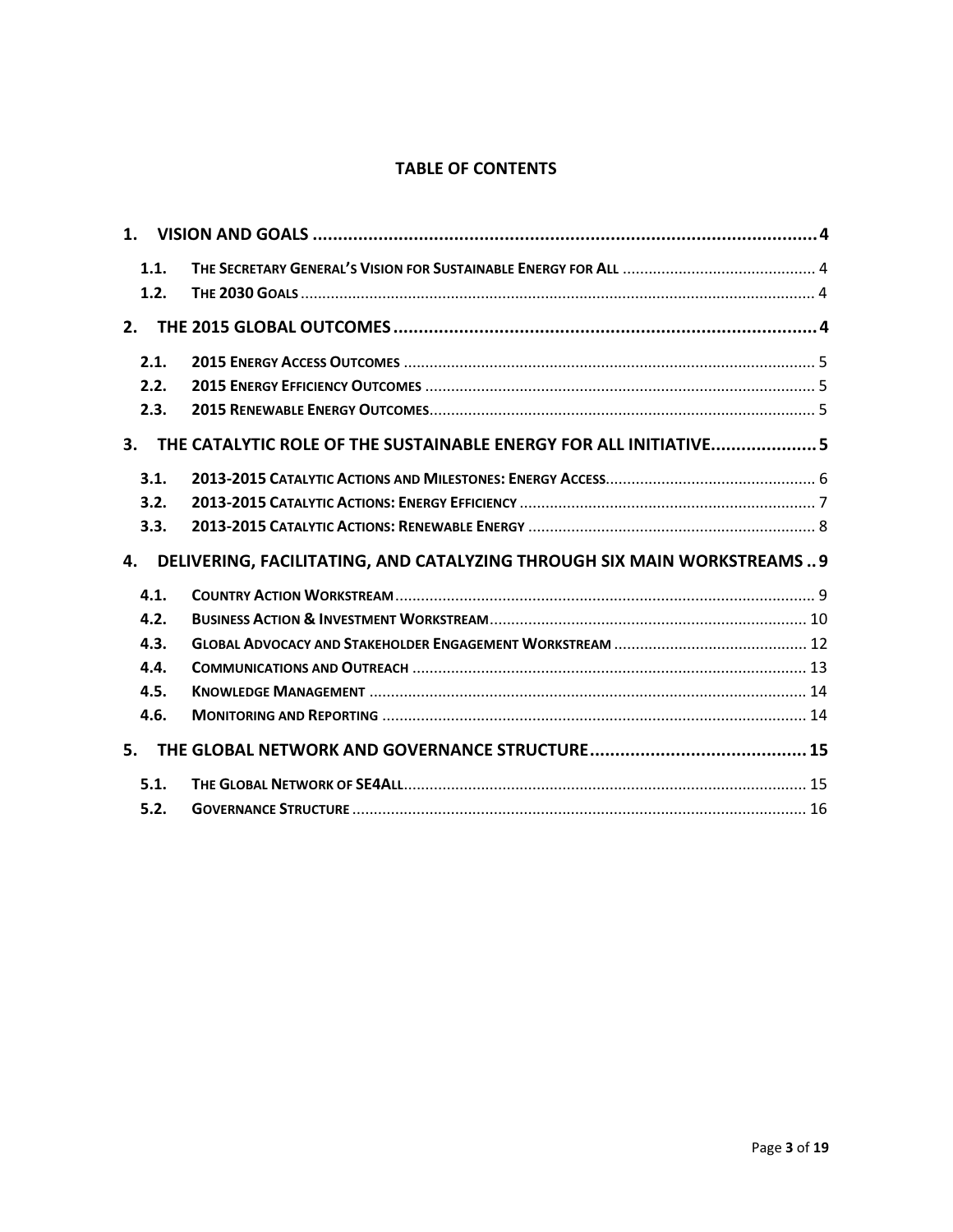## 1. VISION AND GOALS

#### 1.1. The Secretary General's Vision for Sustainable Energy for All

The Vision for Sustainable Energy for All (SE4All) has been clearly articulated by the Secretary General: To defeat poverty and preserve the environment, we can, and must achieve SE4All by the year 2030. Accomplishing this Vision will require action by all countries and all sectors to shape the policy and investment decisions needed for a brighter energy future. Industrialized countries must accelerate the transition to low-emission technologies. Developing countries, many of them growing rapidly and at large scale, have the opportunity to leapfrog conventional energy options in favor of cleaner energy alternatives that will drive growth and enhance economic and social development.

#### 1.2. The 2030 Goals

To accomplish the vision of SE4All, all stakeholders are urged to take concrete action toward achieving three global, critical goals by 2030:

- Ensuring universal access to modern energy services.
- Doubling the global rate of improvement in energy efficiency.
- Doubling the share of renewable energy in the global energy mix.

These three goals are ambitious, visionary, and cross-sectoral and meeting them will require that specific outcomes and milestones be attained. Short-term outcomes/milestones must be actionable, measurable, and achievable, and the end result will be completion of the overarching goals in 2030.

## 2. THE 2015 GLOBAL OUTCOMES

The three 2030 goals are supported by shorter-term global outcomes to be accomplished by 2015. The global outcomes are supported by a number of catalytic and facilitative activities, which can represent individual actions or multi-stakeholder partnerships. The global outcomes are meant to encourage all stakeholders to pursue a pathway of continued action towards the 2030 global goals. As SE4All progresses over time, these global outcomes will be tracked against the three (3) goals and new outcomes will be created.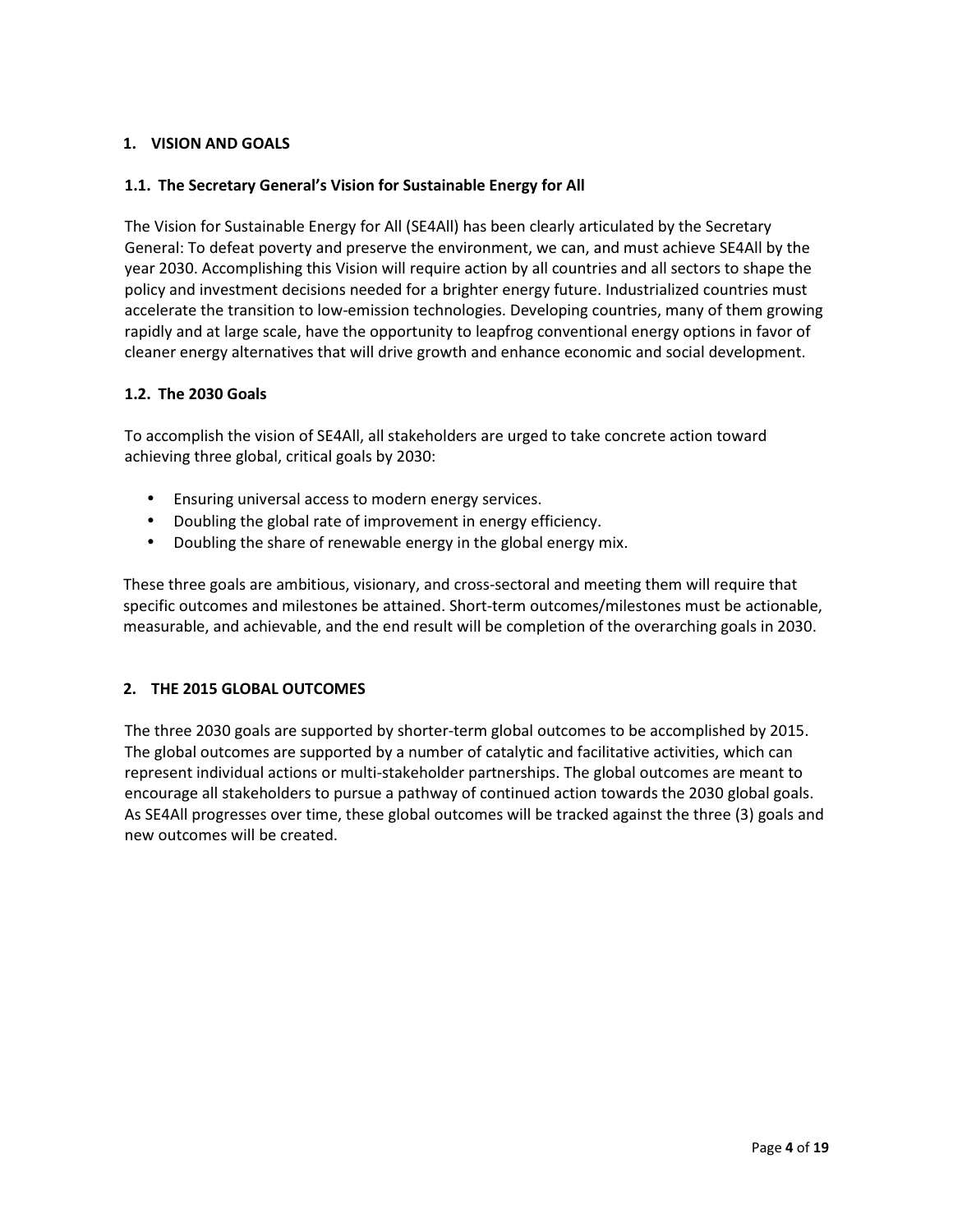

Figure 1. SE4ALL's Goals, Outcomes, and Milestones

## 2.1. 2015 Energy Access Outcomes

- 1. Programs underway to scale-up and accelerate the improved provision of electricity to 200 million individuals.
- 2. Programs underway to scale-up and accelerate the provision of clean and efficient cooking and heating solutions to 400 million individuals by the end of 2015.
- 3. Increased level of annual investment from all sectors (public, private, and civil) to realize universal energy access by 2030.

## 2.2. 2015 Energy Efficiency Outcomes

- 1. Policies and actions underway to increase global energy efficiency on a trajectory in line with achieving the 2030 goal.
- 2. Increased level of annual investment from all sectors (public, private, and civil) to realize the 2030 energy efficiency goal.

## 2.3. 2015 Renewable Energy Outcomes

- 1. Policies and actions underway to increase the use of renewable energy globally in-line with the 2030 goal.
- 2. Increased level of annual investment from all sectors (public, private, and civil) to realize the 2030 renewable energy goal.

# 3. THE CATALYTIC ROLE OF THE SUSTAINABLE ENERGY FOR ALL INITIATIVE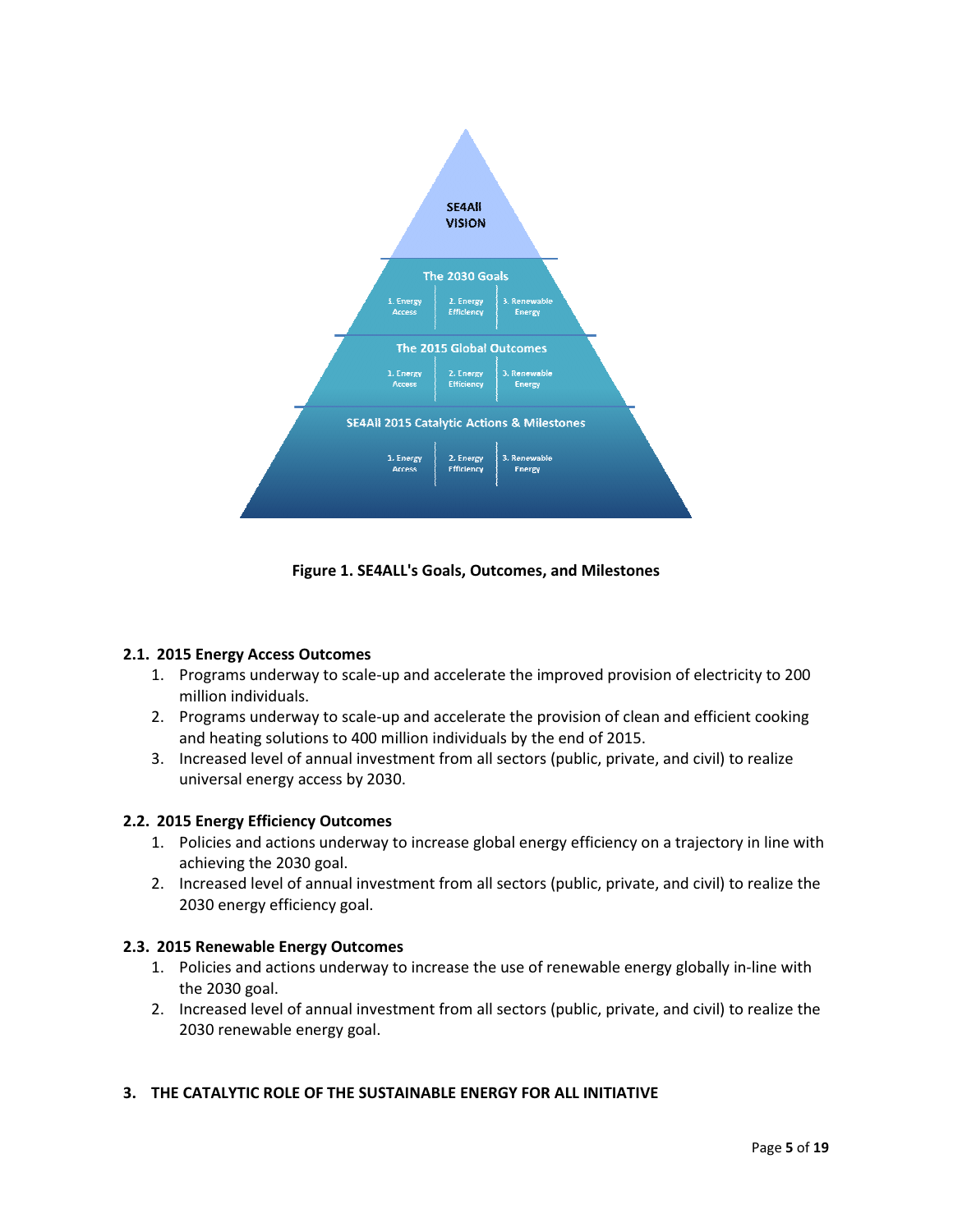The Sustainable Energy for All initiative (SE4All) is a catalyzer and facilitator of action toward the 2030 Goals and 2015 Global Outcomes. Actions and milestones will be developed and monitored by partners and stakeholders themselves. The catalytic actions and milestones for SE4All in the next 3 years are as follows.

## 3.1. 2013-2015 Catalytic Actions and Milestones: Energy Access

#### Policy and Programs

- Facilitate the development of effective enabling policy and regulatory frameworks and national energy action plans in at least 20 opt-in countries
- Facilitate the achievement of universal access to modern energy, both electricity and thermal, in at least one target country
- Encourage the generation of financing plans supported by governments, businesses, and civil society organizations that are consistent with National Energy Action Plans
- Share information and raise awareness on the initiative, resulting in increased demand and the increased number of countries opting-in (at least another 30 countries)
- Leverage existing programs in opt-in countries to accelerate "bottom-up" (i.e. decentralized or bottom of the pyramid) solutions (that address energy access, energy efficiency, and renewable energy objectives), including programs to improve women's access to modern energy services

#### Advocacy & Communications

- Support the implementation of the UN Decade of Sustainable Energy for All and facilitate activities related to the Decade
- Integrate sustainable energy into the processes of the Post-2015 Global Development Framework, the Sustainable Development Goals (SDGs), and other relevant International year processes (e.g. UN International Year of Water Cooperation)
- Develop and roll-out effective communications for driving global awareness related to energy access initiatives and develop an outreach strategy and lines of communication with opt-in countries

#### Finance

- Facilitate the mobilization of private investments in support of National Energy Action Plans in at least 10 opt-in countries
- Mobilize technical assistance resources to develop policies, institutional capacities, and projects (both large scale projects and smaller bottom-up solutions) to accelerate energy access in all opt-in countries

## Partnerships & Convening

- Establish regional SE4All hubs in at least three regions: Africa, Asia, and Latin America in coordination with regional development banks and other regional organizations
- Develop and document successful, repeatable, and relevant public-private partnership business models

## Knowledge Management & Monitoring and Reporting

• Complete rapid assessment studies for all opt-in countries where it is necessary or requested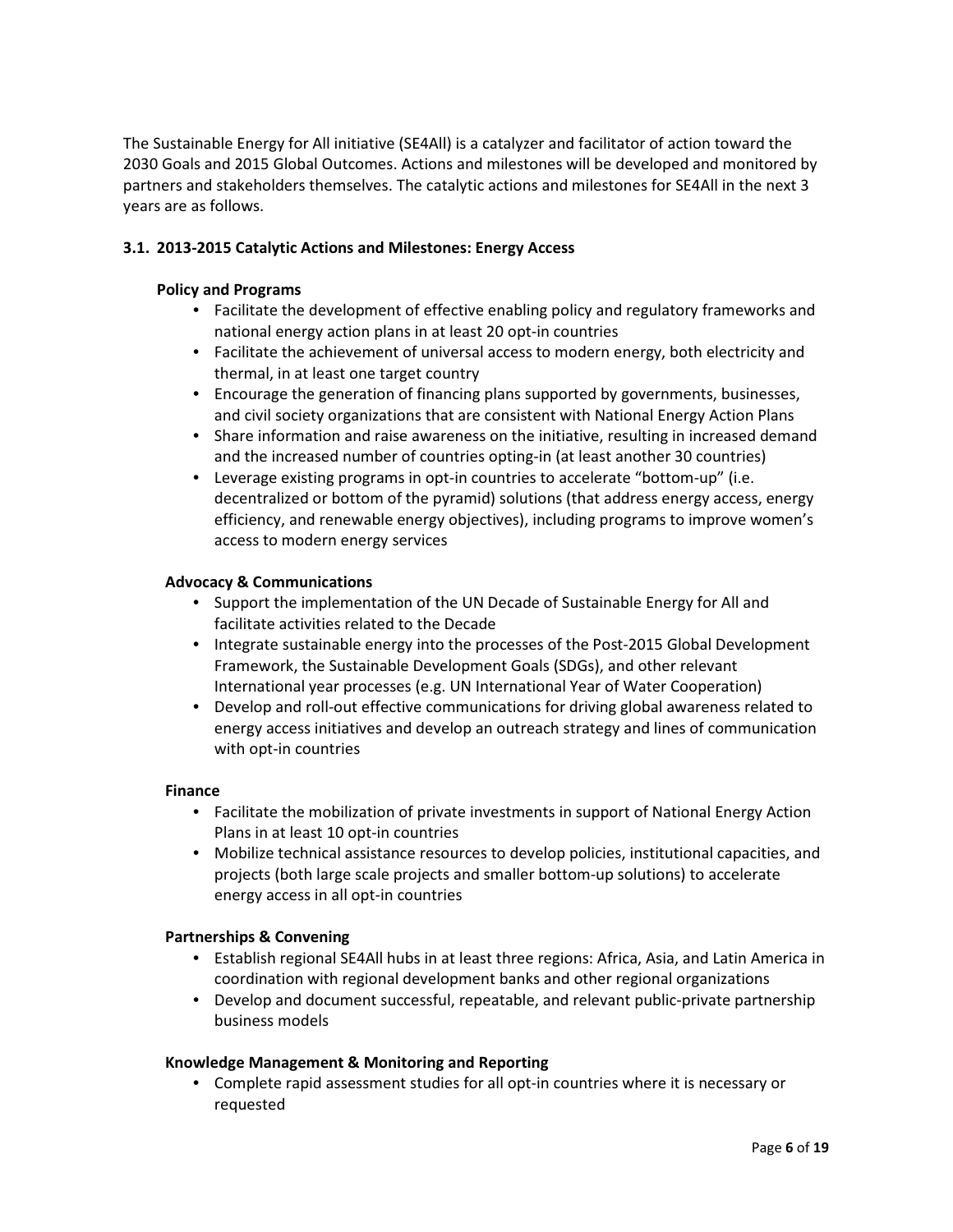- Develop and disseminate, based on lessons from field experience, common approaches that are relevant and adaptable in a variety of circumstances
- Develop a robust methodology to measure progress by building on the findings of the Global Tracking Report
- Report on progress towards the global goal towards 2030
- Benchmark successful efforts in expanding access with respect to programs, policies, costs and market innovations (e.g., industrial anchor mini-grids)

#### Capacity Building

• Facilitating the development of the institutional capacity necessary for implementing policies and programs commensurate for the SE4All goals in all opt-in countries

#### 3.2. 2013-2015 Catalytic Actions: Energy Efficiency

#### Policy and Programs

- Develop enabling policies, incentives, and structured processes to accelerate energy efficiency programs and implementation
- Develop energy efficiency standards and labels for end-use appliances
- Promote industrial energy efficiency through optimization standards, such as ISO 50001, in cooperation with key organizations (e.g. the WBCSD and UNIDO)
- Promote energy efficiency in public sector buildings and building codes at the national and sub-national level in cooperation with key stakeholders (e.g. the C-40, R-20, and EUcovenant of mayors)
- Facilitate business-led initiatives in energy intensive industries
- Support the development of innovative business models to incentivize energy efficient delivery services (e.g. ESCOs)
- Promote the integration of energy efficiency concepts into urban and sub-urban planning processes at national and sub-national levels, especially in priority sectors such as transport, industry, and agriculture

#### Advocacy & Communications

• Develop programs and support public information campaigns to raise awareness on energy efficiency measures and business cases for investment (e.g. cost-savings)

#### Finance

• Identify and develop appropriate finance mechanisms to promote investment in energy efficiency

## Partnerships & Convening

- Collaborate with the Clean Energy Ministerial
- Collaborate with the World Economic Forum on the implementation of the Green Growth Action Alliance, the New Energy Architecture Initiative and the Energy Architecture Performance Index
- Establish and operationalise the SE4All Energy Efficiency Hub in Copenhagen, in collaboration and dialogue with partners and existing relevant initiatives
- Develop business-led sectoral approaches, drawing on industry associations and other similar organizations, to improve energy efficiency across the private sector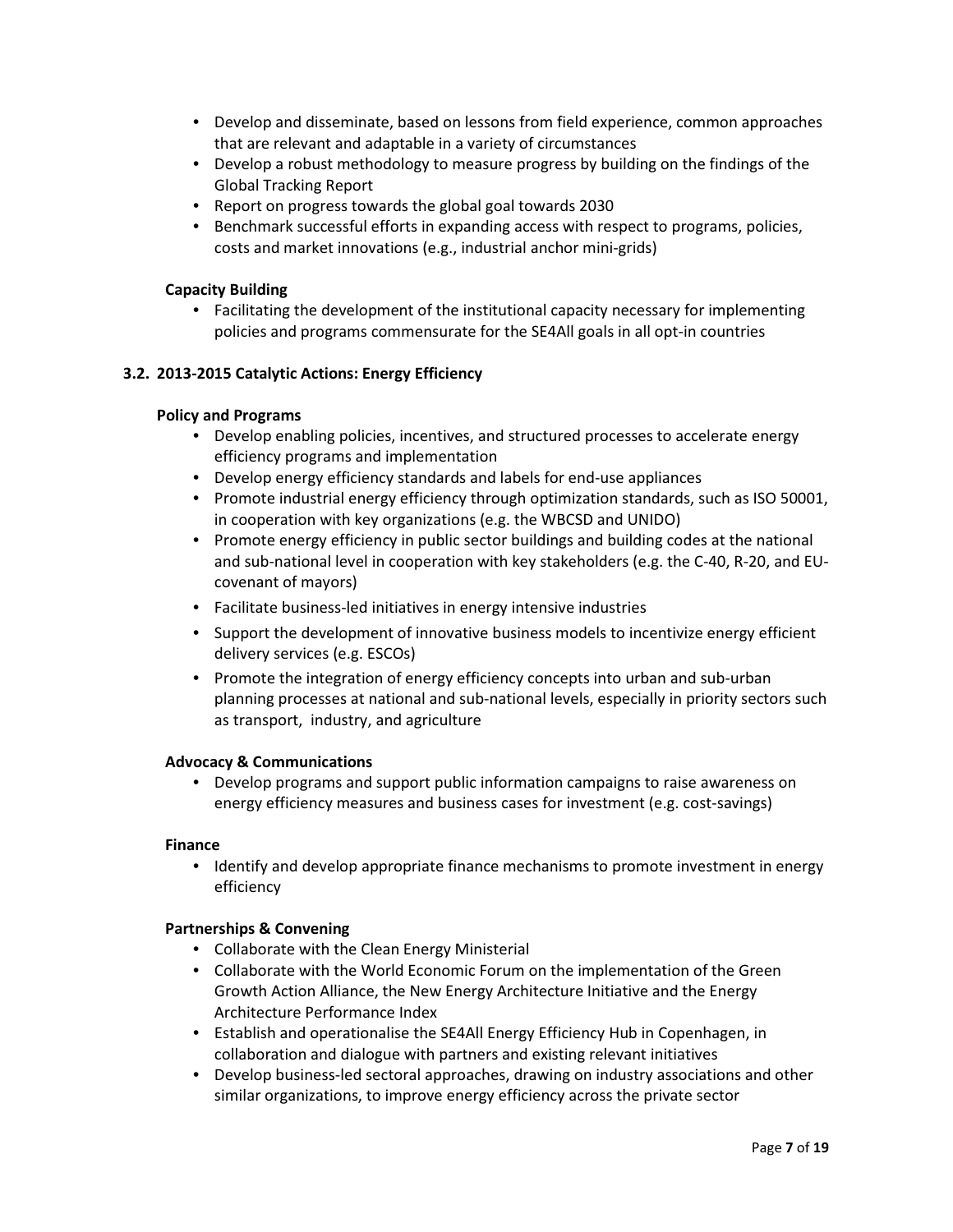#### Knowledge Management & Monitoring and Reporting

- Develop and disseminate best practices and lessons learned
- Benchmark energy efficiency and competitiveness impacts across industries and sectors
- Gather and disseminate data (e.g. aggregation of energy consumption data on a national level to raise awareness on energy efficiency and conservation)
- Promote the use of the IPMVP (International Performance M&V Protocol) of the International Efficiency Valuation Organization

#### 3.3. 2013-2015 Catalytic Actions: Renewable Energy

#### Policy and Programs

- Assist opt-in countries with establishing of national renewable energy targets as part of their national energy action plans
- Develop enabling policy, incentives, and structured processes to attract private investment and accelerate the dissemination of renewable energy
- Accelerate programs underway to improve the role of women in driving renewable energy uptake throughout the energy services value chain

#### Advocacy & Communications

• Advocate for the advancement of renewable energy through IRENA, REN-21, the UN Decade of Sustainable Energy for All and other major global processes

#### Finance

• Develop innovative business models to attract investment and promote renewable energy in business operations (e.g. renewable energy procurement)

#### Partnerships & Convening

- Formalize cooperation with IRENA as the SE4All Renewable Energy Hub
- Integrate renewable energy into opportunities related to clean and efficient cooking and heating solutions
- Develop successful business cases and models for the implementation of renewable energy solutions across all sectors (e.g. working with utility regulators to stimulate renewable energy deployment)

#### Knowledge Management & Monitoring and Reporting

- Identify and document renewable energy cost reduction trends and competitiveness through organizations like IRENA and Bloomberg New Energy Finance
- Accelerate renewable energy resource mapping in all opt-in countries based on ongoing efforts (e.g. IRENA efforts)
- Complete renewable energy policy gap analyses in all opt-in countries based on ongoing efforts (e.g. IRENA efforts)
- Benchmark successful use of renewable energy across industry sectors

#### Capacity Building

• Develop the capacities of institutions, organizations, and businesses, with special attention to the capacities of local manufacturers and businesses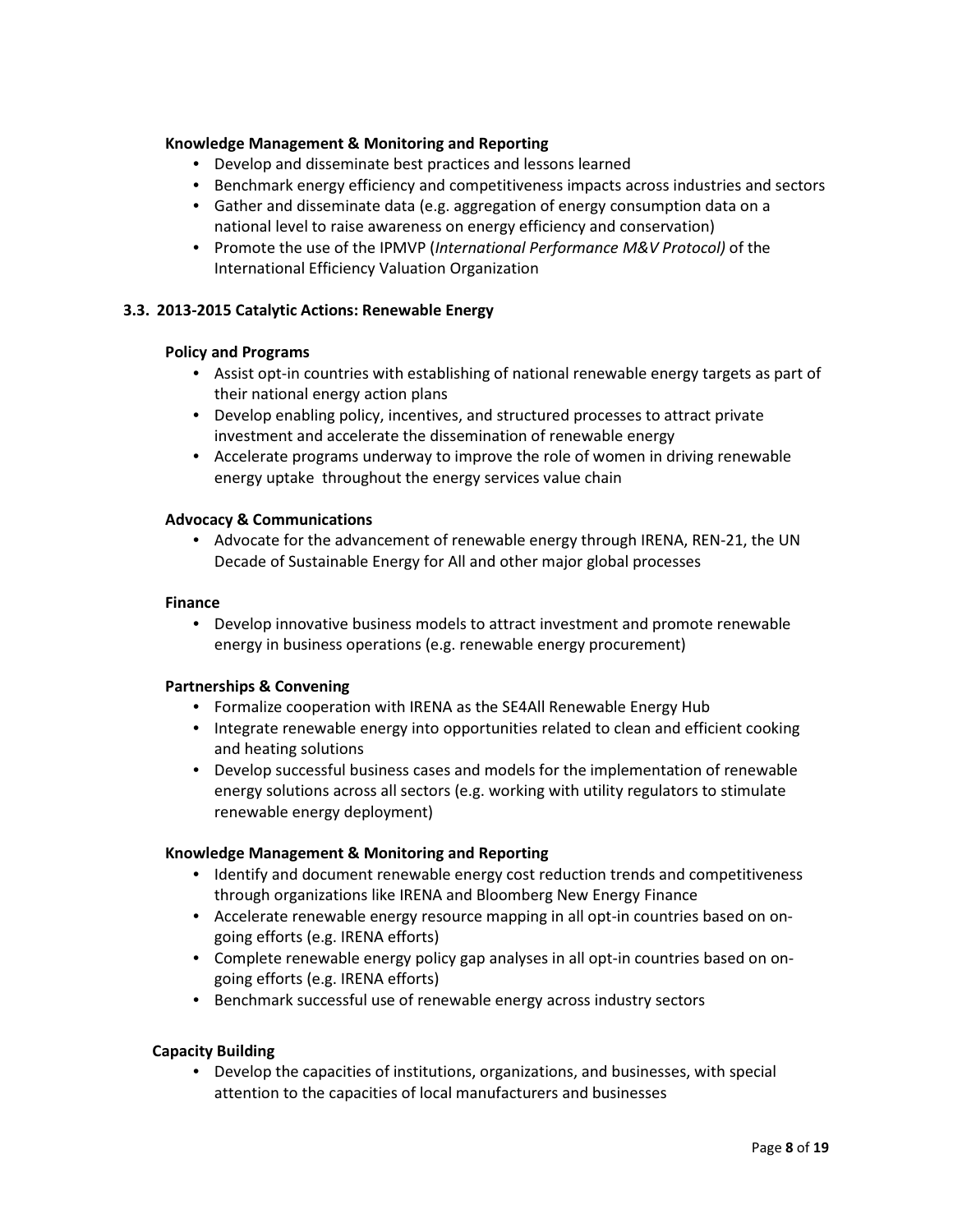## 4. DELIVERING, FACILITATING, AND CATALYZING THROUGH SIX MAIN WORKSTREAMS

In order to catalyze and facilitate actions of partners, Sustainable Energy for All will be organized into 6 main workstreams: Country Action, Business Action & Investment, Global Advocacy and Stakeholder Engagement, Communications and Outreach, Knowledge Management, and Monitoring and Reporting.



## **Fig. 2 SE4ALL Workstreams**

## 4.1. Country Action Workstream

## 4.1.1. Delivery, Facilitation, and Catalyzation

As part of the country action workstream, stakeholders can work with participating countries in formulating and implementing concrete action plans. The country action workstream will include partners willing to work on energy access, energy efficiency, and renewable energy issues on a country-by-country basis. Partners in the Country Action workstream can support the development and implementation of beneficial policies, programs, and projects in opt-in countries and will promote and advocate for mobilizing resources to support the initiative.

## 4.1.2. Possible approach

1. Engage government, civil society, and private sector leaders. At the country level, complete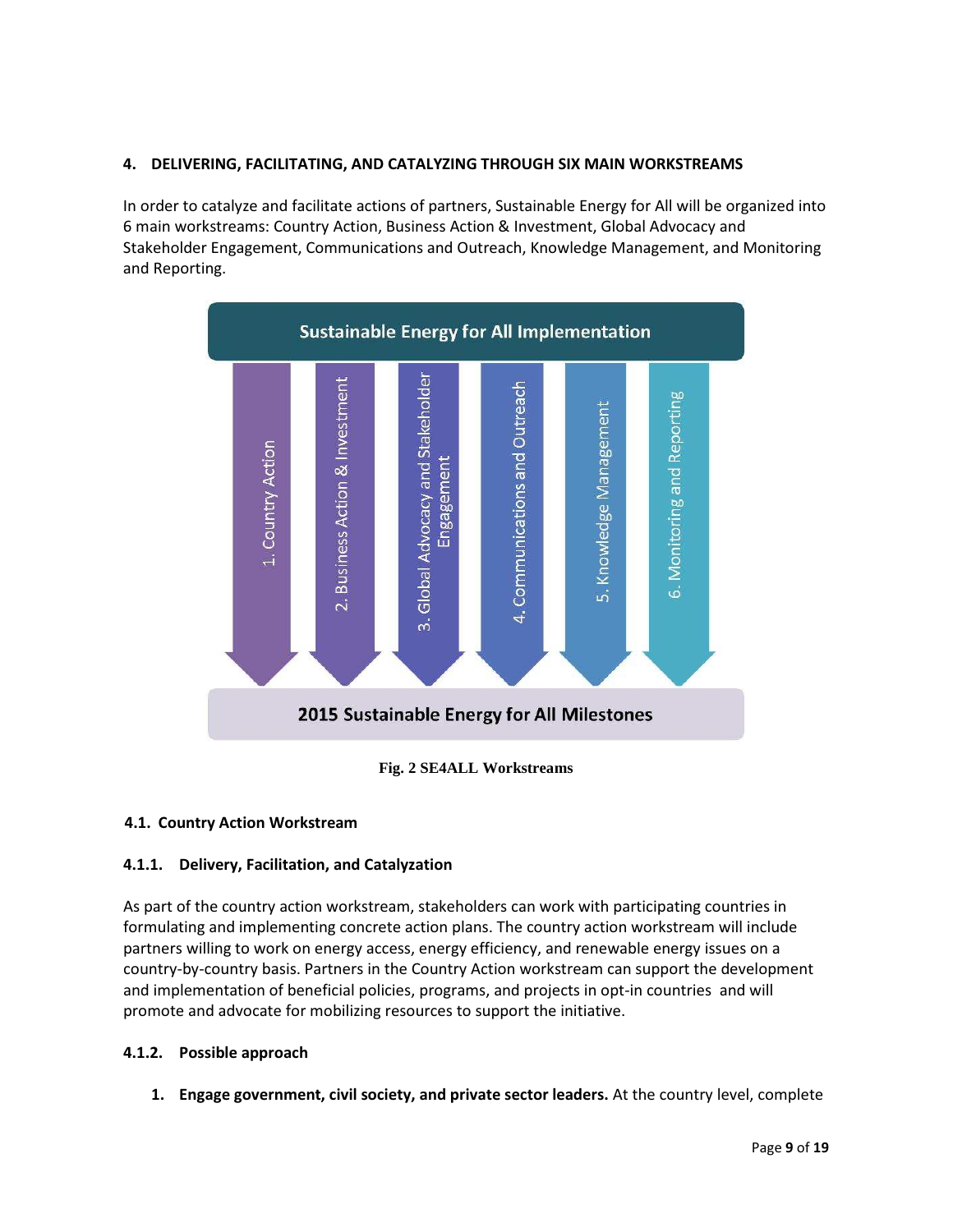buy-in/ownership and a formal commitment to the objectives of SE4ALL is required. This could include a dialogue with relevant actors in a country to bring about a favorable policy and regulatory environment.

- 2. Identify lead agencies. A "lead agency," will be a competent authority identified by the country with which the SE4All Country Action workstream will collaborate.
- 3. Leverage existing country programs. Existing country-level programs on energy access, energy efficiency, and renewable energy can be leveraged to implement country action plans.
- 4. Promote bottom-up solutions. To complement sector reforms and large-scale investment planning, an approach can be promoted as part of the country action plan development process to capitalize on market-based and community-led solutions for decentralized energy systems.
- 5. Support the mobilization of investments. As investment prospectuses are developed, the country action workstream can use development and donor coordination mechanisms to support negotiations, help secure donor commitments and development assistance from partners, and leverage private investments for specific proposals.

## 4.2. Business Action & Investment Workstream

## 4.2.1. Delivery, Facilitation, and Catalyzation

The Business Action & Investment Workstream will provide a platform for private sector engagement with the SE4All Initiative by supporting the development of multi-stakeholder partnerships in sectoral areas that will result in catalyzing significant investment and sustainable impact. These multi-stakeholder partnerships are called "High Impact Opportunities (HIOs)." It is expected that businesses will participate and may take the lead in each of the HIOs, in collaboration with other stakeholders including governments and CSOs. The Business Action & Investment workstream can foster and leverage specific initiatives as enablers – across the portfolio of HIOs as well as other key workstreams such as Country Action and Knowledge Management. The Business Action & Investment workstream can convene partners and provide all sectors – public, private, and civil – with a platform for engagement.

## 4.2.2. Approach

Approximately 50 HIOs have been identified to date. The HIOs identified to date are being evaluated and prioritized based on SE4All's ability to add value, their impact potential, and their feasibility of implementation and execution. A structured approach will be followed that is repeatable, transparent, and inclusive for the establishment and implementation of HIOs.

- 1. Identify lead organizations. For each HIO, the first step is to identify an organization (or group of organizations) willing to take the leadership role in driving action forward with the opportunity area.
- 2. Formalize relationships with SE4All. Key work products will be defined and developed for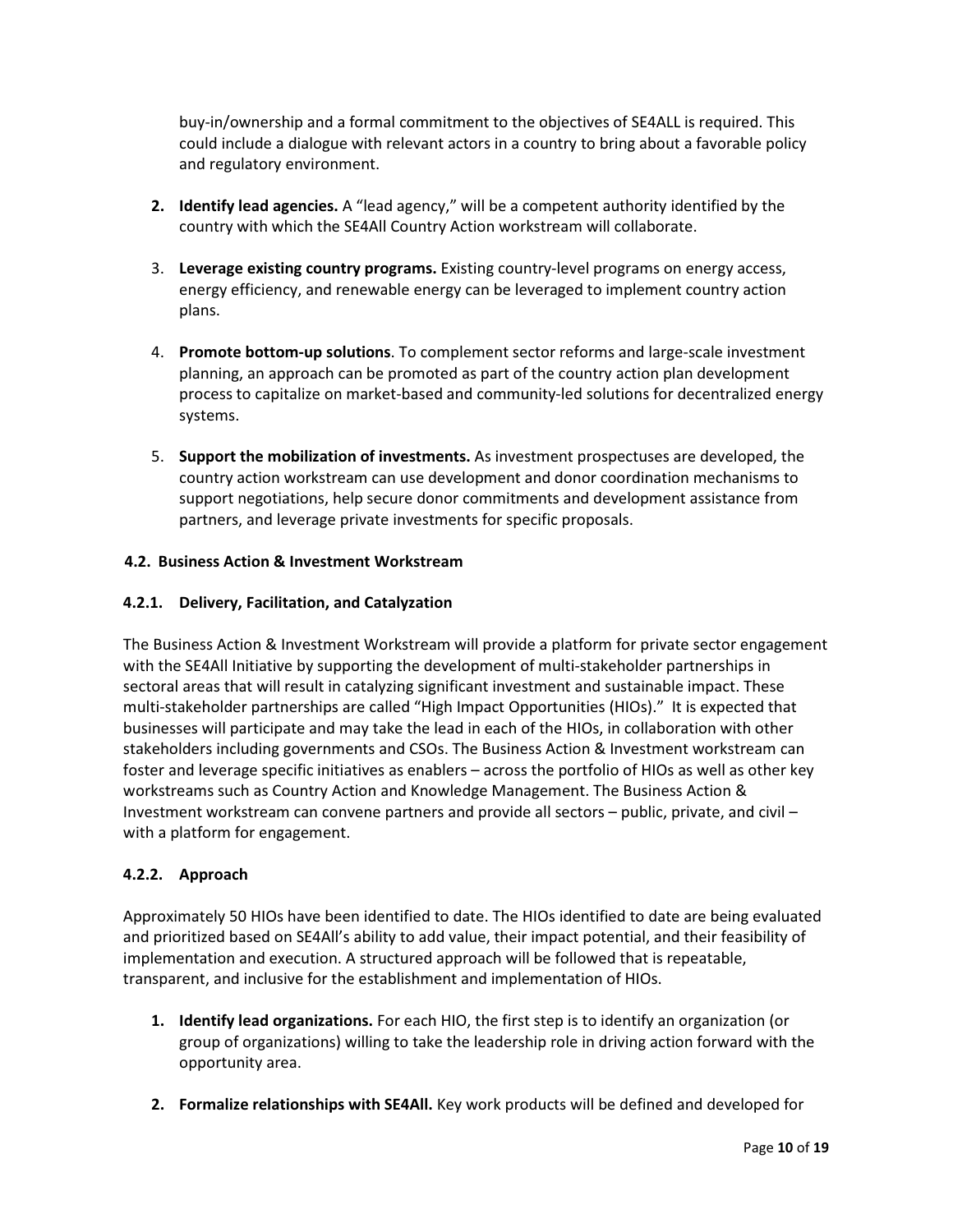each HIO to be formally recognized by SE4All.

- **3.** Conduct activities and execute. Lead organizations can be supported in executing against SE4All work products based on existing and new activities of the global and local partners and stakeholders involved in the HIO.
- 4. Report and Manage Progress. HIOs and leads will report back information about work and successes in their HIOs.

Based on prioritization activities conducted to date, the HIOs that can be addressed during the 2013- 2015 timeframe include, but will not be limited to:

- 1. Innovative Financing: The Innovative Financing HIO has been established to connect and align stakeholders and resources to de-risk investment processes and increase the efficiency and influence of public sector funding in order to accelerate and maximize the mobilization of private investment toward the SE4All goals. Key stakeholders involved in this initiative include, but are not limited to: Bank of America, the World Economic Forum, the World Bank, the African Development Bank, the U.S. Department of State, and the European Investment Bank.
- 2. Clean Cooking Solutions: The Clean Cooking Solutions HIO has been established to build on the work of The Global Alliance for Clean Cookstoves (GACC) and the Global LPG Project (LPG Project). Work in this area will be closely integrated with country action activities as the GACC and LPG Project work directly with governments in the countries in which they operate.
- **3. Renewable Energy Procurement:** The Renewable Energy Procurement HIO is focused on creating regional and local aggregated demand for renewable energy to spur development and investment. Key stakeholders involved in this initiative include, but are not limited to: the World Economic Forum, IRENA, Wal-Mart, Accenture, FEMSA and Infosys.
- 4. Phase out of Gas Flaring: The Phase out of Gas Flaring HIO is based on the work being done under the World Bank's Global Gas Flaring Reduction (GGFR) public-private partnership. Key stakeholders working on defining how SE4All will add value to existing activities include but are not limited to: Statoil, ENI, and the World Bank.
- 5. Energy & Women's Health: Access to, and control over, clean energy sources are central to unleashing the potential of rural women. Key stakeholders working on this HIO include, but not limited to: the UN Foundation, the World Health Organization, UN Women, and UNDP, with an initial focus on developing plans to electrify rural health clinics in Africa.
- 6. Off-Grid Lighting and Electricity Access: The Off-Grid Lighting and Electricity Access HIO builds on the efforts of multiple organizations through the Global Lighting and Energy Access Partnership (Global LEAP) of the Clean Energy Ministerial to catalyze market development for modern off-grid lighting delivered through solar-lighting appliances, home systems, or connections to renewable energy mini-grids. The ten members include the U.S. Department of Energy, the World Bank Group, TERI, the UN Foundation's Energy Access Practitioner's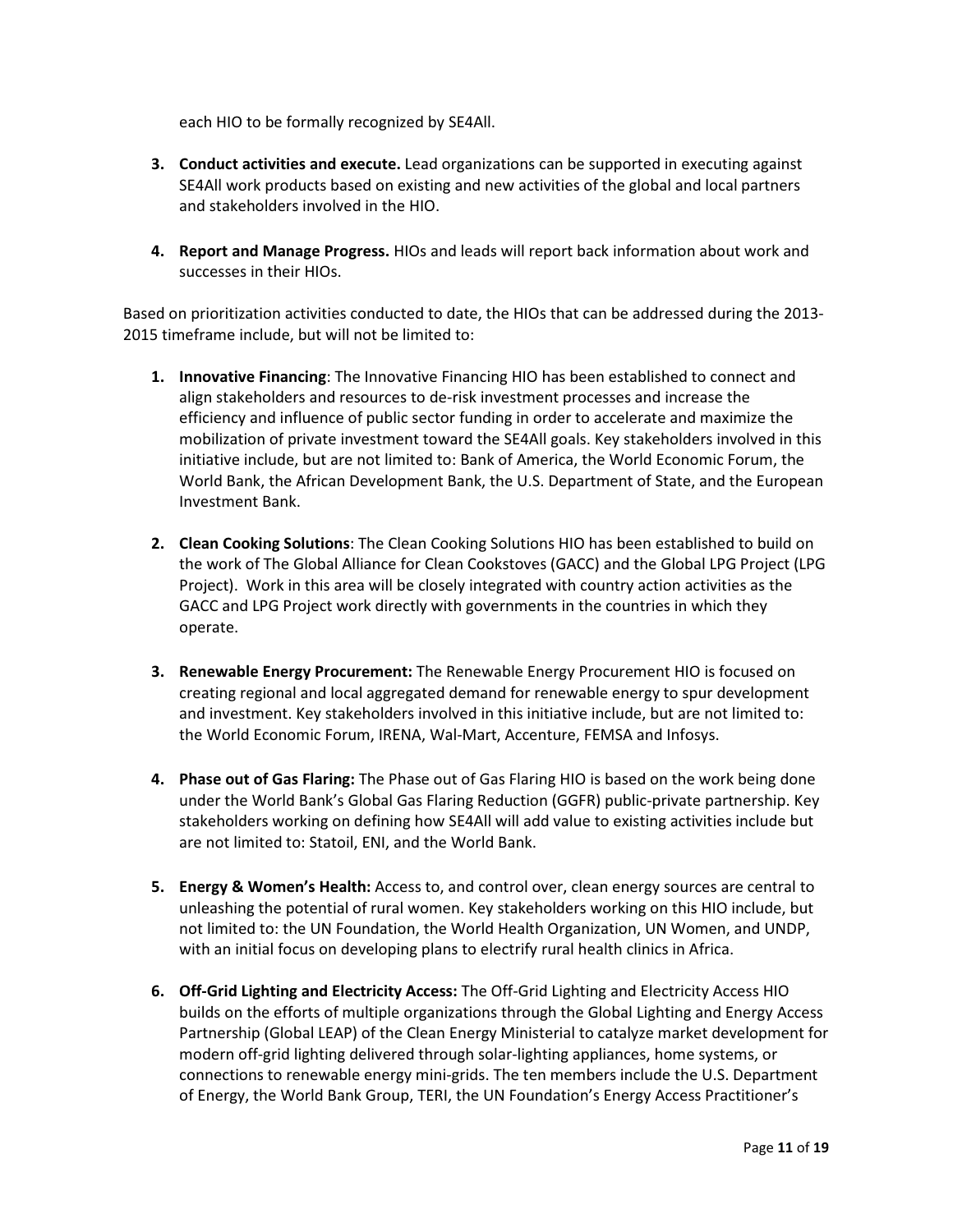Network, the African Development Bank, and supporters include product manufacturers and civil society actors and distributors.

7. Lighting & Appliance Efficiency: The Advanced Lighting and Appliance Efficiency HIO will promote adoption of global best-practice policies and programs to encourage efficiency in lighting, appliances, and equipment; enhancing and supplementing the work already underway, including, via the Clean Energy Ministerial's Super-efficient Equipment and Appliances Deployment (SEAD) Initiative, the UNEP en.lighten initiative, CLASP's global research and regional/national technical assistance initiatives, and UNDP-supported National Energy Efficiency Activities.

## 4.3. Global Advocacy and Stakeholder Engagement Workstream

## 4.3.1. Delivery, Facilitation, and Catalyzation

The Global Advocacy and Stakeholder Engagement Workstream will include partners willing to help governments and stakeholders in their efforts to integrate the topic of sustainable energy into global, regional, national, and inter-governmental processes, including the UN's Post-2015 Development Framework and Sustainable Development Goals (SDGs). The Global Advocacy and Stakeholder Engagement Workstream will promote and advocate for resources from donors and interested supporting stakeholders and will convene supporting organizations with implementing organizations.

## 4.3.2. Approach

A structured approach to advocacy and engagement is critical. There are many ongoing initiatives and processes that include sustainable energy as an enabler of development or as a key component. In order to make a positive impact and increase the likelihood of success, the repeatable and structured steps that will be taken include:

- 1. Identifying ongoing and new/developing processes and initiatives that relate to SE4All. Each year, SE4ALL will work to expand its network and ensure inclusiveness.
- 2. Developing a plan to drive successful alignment and integration. The Global Advocacy and Stakeholder Engagement workstream will develop plans to successfully align stakeholders and initiatives and will collaboratively engage and execute activities along parallel tracks with the aim of bringing together the participants.
- 3. Systematically reporting on progress, trends, and issues to foster transparency, support, and collaboration on a regular basis.

Ongoing initiatives and processes that can be addressed during the 2013-2015 timeframe include, but will not be limited to:

 $\triangleright$  The Post-2015 Development Framework and Sustainable Development Goals (SDGs). On-going and planned processes can be leveraged to integrate sustainable energy issues into the post-2015 debates and SDG discussions.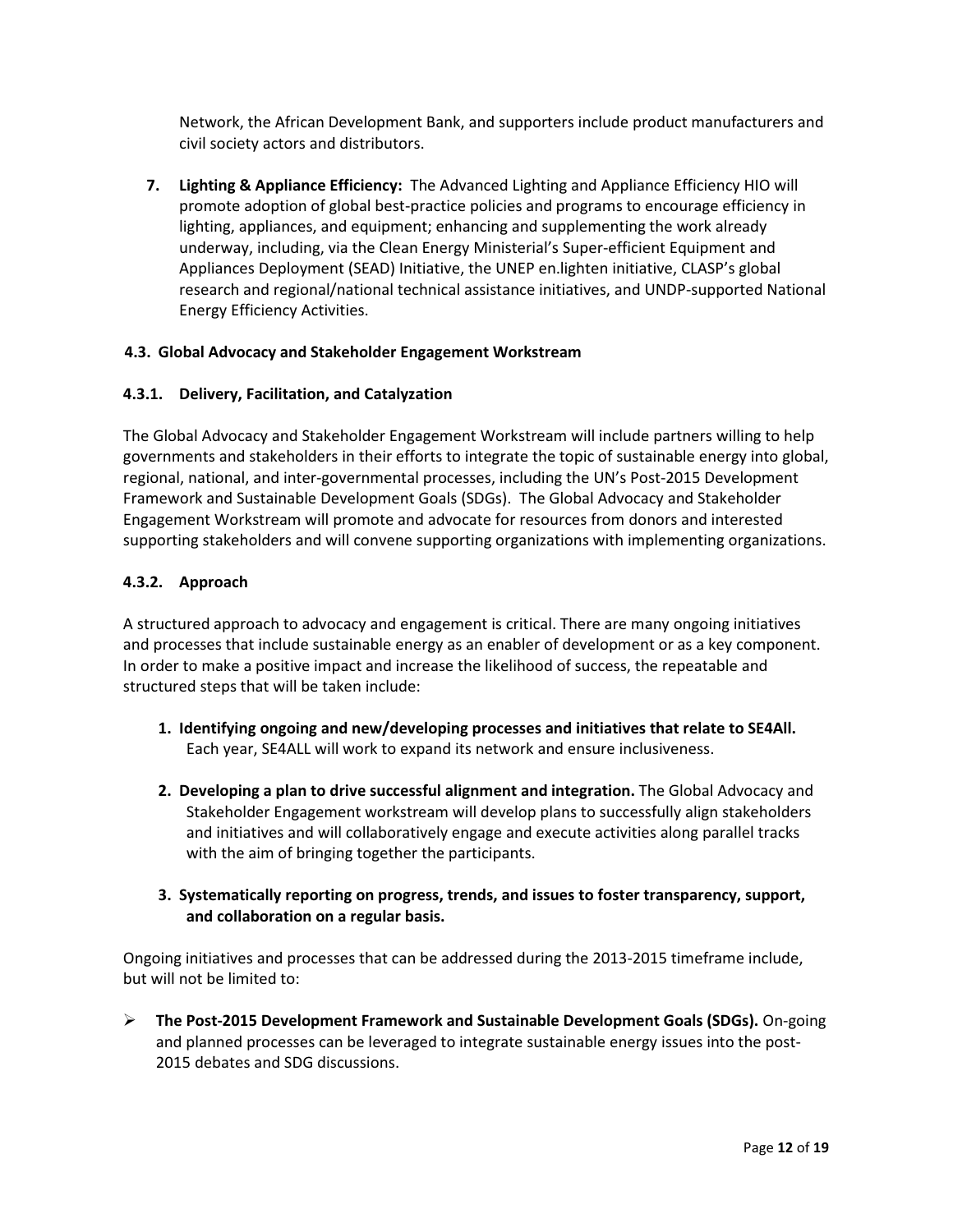- $\triangleright$  Support for the Implementation of the UN Decade of SE4All. A plan can be developed to help coordinate and promote the implementation of the Decade at local, national, regional and international levels. This will includes existing networks like Friends of Sustainable Energy for All among the permanent representatives.
- $\triangleright$  International dialogues. Key international fora and dialogues such as Clean Energy Ministerial, G-20, World Bank's and Regional Development Banks' Annual Meetings, UN CSD (and Policy Forum), UNFCCC, IRENA, the Africa-EU Energy Partnership, the International Energy Forum (IEF) and other related processes will be leveraged to advocate for and mobilize stakeholders in support of the SE4ALL objectives.
- $\triangleright$  Regional policy-making processes. Partners of SE4ALL can support and engage the African Union, ASEAN, APEC and other relevant stakeholders and processes in integrating energy issues into their policies, programs, and advocacy efforts.
- $\triangleright$  Business-Led Fora and Initiatives. These can include the World Economic Forum (WEF), the World Business Council on Sustainable Development (WBCSD), the Global Green Growth Institute.

## 4.4. Communications and Outreach

## 4.4.1. Delivery, Facilitation, and Catalyzation

The Communications and Outreach workstream will include partners willing to inform, mobilize, and grow the community of global stakeholders that can catalyze action in support of SE4ALL. This workstream can provide a platform to involve the private sector and civil society organizations (CSOs), including foundations, in the planning and implementation of SE4All activities at global, regional, and country level.

## 4.4.2. Possible Approach

- 1. Create a dedicated communications network of focal points from all SE4ALL Advisory Board members and key stakeholders. Within this network, establish a small, core taskforce to lead on discrete tasks, organize events, conduct media outreach, mobilize resources for communications, and jointly create, update, and disseminate basic communications products.
- 2. Engage private sector stakeholders in providing inputs on workstreams, milestones, and policies.
- 3. Create a process by which the input and involvement of CSOs and philanthropic foundations can be effectively incorporated in the work of the Country Action and Business Action & Investment workstreams. This includes the Energy Practitioners Network.
- 4. Arrange media and outreach for major scheduled events. Events could include, but are not limited to: the World Future Energy Summit, IRENA's Annual Assembly, Davos World Economic Forum, the Clean Energy Ministerial, and the Vienna Energy Forum.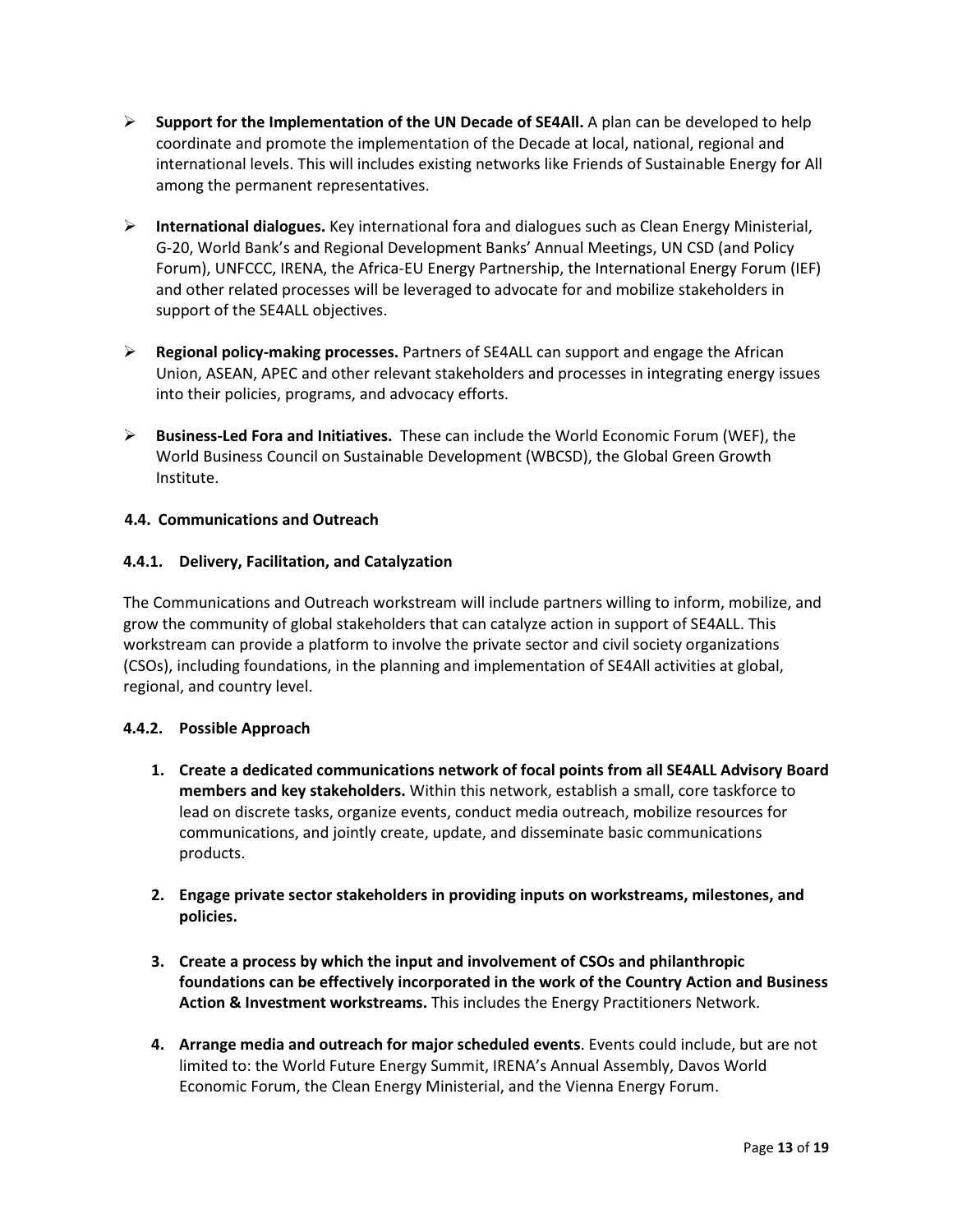## 4.5. Knowledge Management

#### 4.5.1. Delivery, Facilitation, and Catalyzation

As SE4All will be implemented by a diverse group of stakeholders and will act as a model for sustainable energy development globally, a need to share best practices and learning will be especially important. The Knowledge Management workstream will partners willing to support the documentation of best practices and facilitate the sharing of the successes of different workstreams in each country. It will take an integrative approach, and can holistically capture all relevant best practices from the SE4All network of initiatives, countries, businesses, civil society organizations (CSOs), and partnerships and share them amongst the global network.

#### 4.5.2. Possible approach

- 1. Suggest "experts" to different topics. Ensure that all members of the SE4All global network are aware of who is an expert in which area so that questions can be addressed to that individual(s), building on resources like the Clean Energy Solutions Center.
- 2. Leverage existing sharing mechanisms and contribute to these sharing tools. Several sharing tools around the world already exist and would benefit from the SE4All global network sharing best practices. In addition, the SE4All global network can benefit from information shared through these mechanisms and could increase the efficiency of their work. Examples of existing sharing tools that can be leveraged include:
	- Energy Access Practitioner Network
	- Clean Energy Solutions Center
	- Global Renewable Energy Atlas
	- Sustainable Energy Investment Readiness Index
	- Global Green Growth Forum
	- The Infrastructure Consortium of Africa
	- IEA Policy Database
	- The Energy Sector Management Assistance Program (ESMAP)
	- The Climate Investment Funds, in particular the program for Scaling-Up Renewable Energy Program (SREP) in Low Income Countries
- 3. Publish and promote best practice/ lessons learned documents widely both within the SE4All global network and during events related to SE4All. As action is taken in the Country Action and Business Action & Investment workstreams, the global network can be able to demonstrate certain successful and unsuccessful practices. It will be important to share this knowledge as the SE4All initiative is implemented to build on lessons learned and to increase efficiency. An important element in this activity can be the benchmarking and publishing of successful efforts in reports and a database to facilities improved practices.

## 4.6. Monitoring and Reporting

## 4.6.1. Delivery, Facilitation, and Catalyzation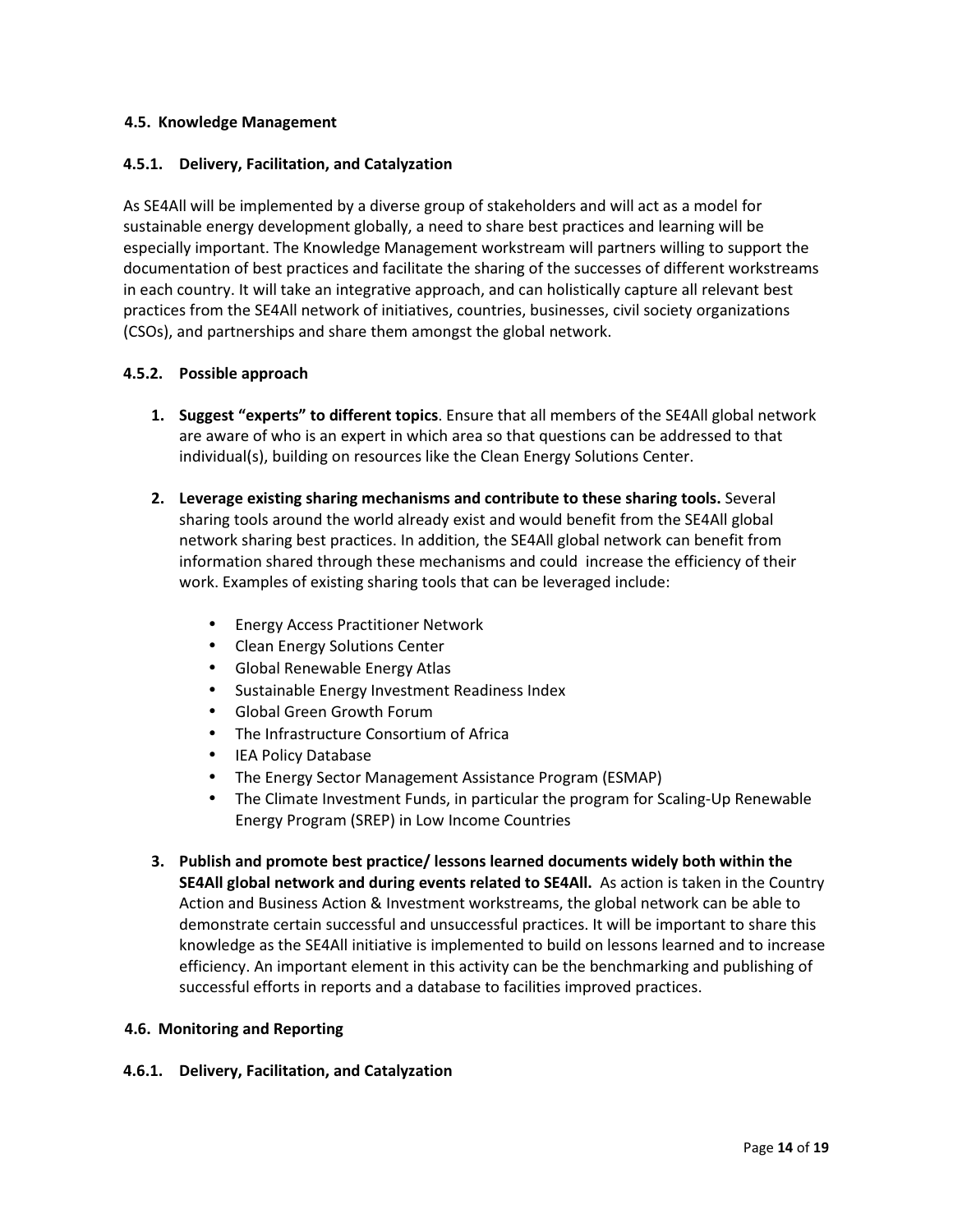The Monitoring and Reporting workstream will develop a framework for global monitoring and reporting of progress. In this way, the Monitoring and Reporting workstream can increase awareness of the wide range of actions underway and the opportunities for synergies, partnerships, harmonization, and matching.

## 4.6.2. Possible approach

A number of organizations have been tracking developments in the sustainable energy area, and have developed metrics to measure energy access, efficiency, and renewables. These activities could be leveraged and utilized, for instance through the following steps:

- **1. Create an online system to track progress**. This system can include a searchable commitment database and can enable progress measurement against many different criteria, such as objective, action area, country, technology, value, beneficiary numbers, and sector (government, private sector, civil society).
- 2. Develop and publish a Global Tracking Report. The Global Tracking Report can map out the longer-term tracking framework for the initiative's three goals. Activities can include a review of existing energy indicators, development of a methodology, and creation of analytical tools for indicators, along with a proposed process for tracking progress on an annual basis.
- 3. Issue an annual SE4ALL report that presents results and performance of the initiative as a whole.

# 5. THE GLOBAL NETWORK AND GOVERNANCE STRUCTURE

SE4All's success depends on a strong and diverse global network comprised of key stakeholders – individuals, organizations, and groups – working together to address a series of common issues.

## 5.1. The Global Network of SE4All

The Sustainable Energy for All Initiative is an action-focused global network. It will be supported by partner organizations from governments, international and national organizations, businesses and civil society organizations. The SE4All Advisory Board and Executive Committee will guide the SE4ALL initiative. A Chief Executive will direct a Global Facilitation Team (GFT) that will catalyze the implementation of actions, projects and programs to be undertaken by a wide range of partners. They will be supported by Regional and Thematic Hubs. Aside from these core organizations, there will be several other organizations supporting SE4ALL that will comprise SE4All's Global Network. These include, but are not limited to, organizations committing resources to advancing the HIOs and the Country Action plans like the UN Development Program and the UN Environmental Program.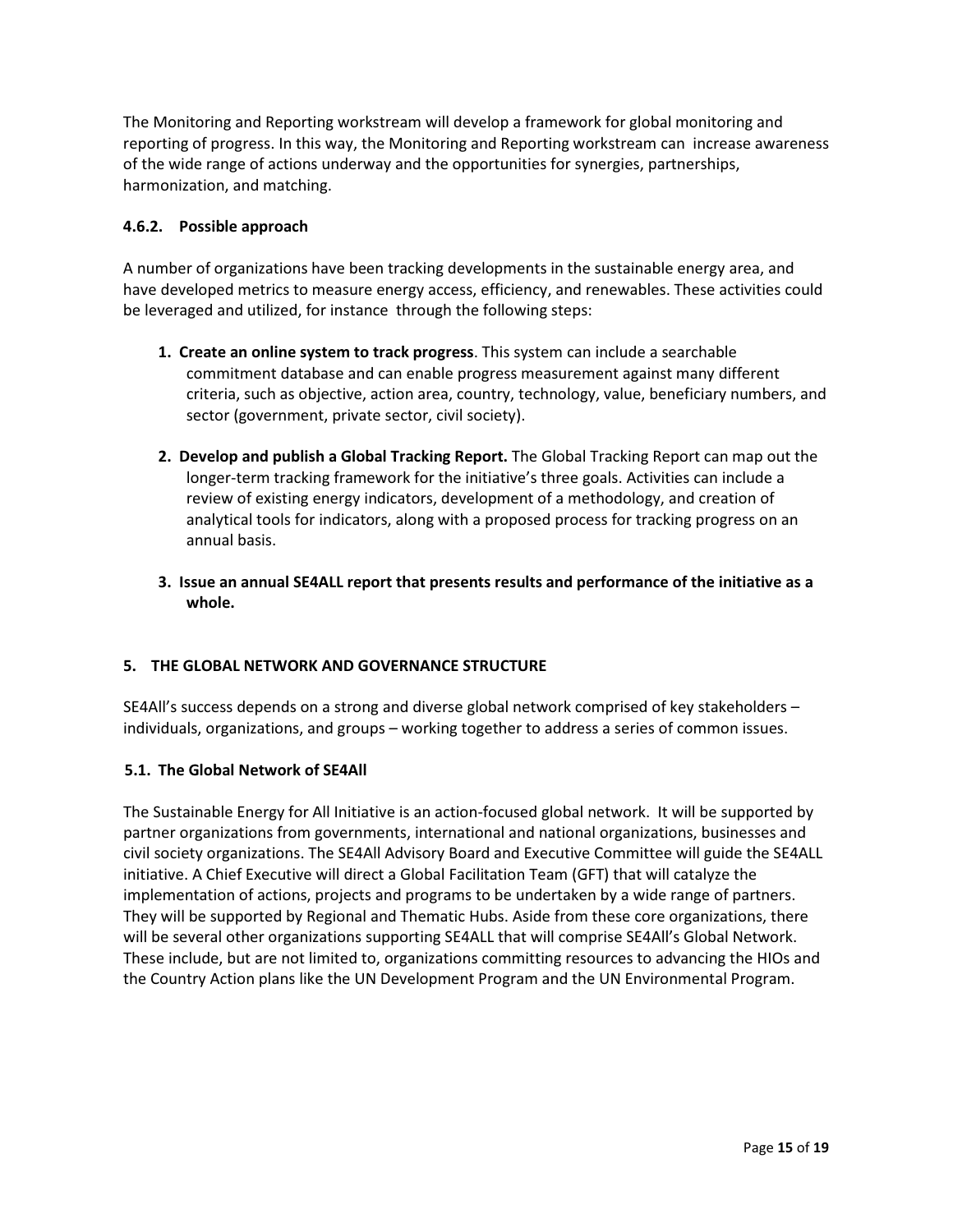

Fig 3. SE4ALL Global Network

Other organizations, like the World Bank, Regional Development Banks, and the International Energy Agency, can directly support SE4All by lending individuals to work on the Global Facilitation Team (GFT), Advisory Board, Executive Committee, and the Country Action and Business Action & Investment workstreams. The network surrounding SE4All and the core teams will change depending on stages of implementation and level of support required.

# 5.2. Governance Structure

A three-tiered structure has been created to guide, oversee, and support the objectives of SE4All.



Fig. 4 SE4ALL Governance Structure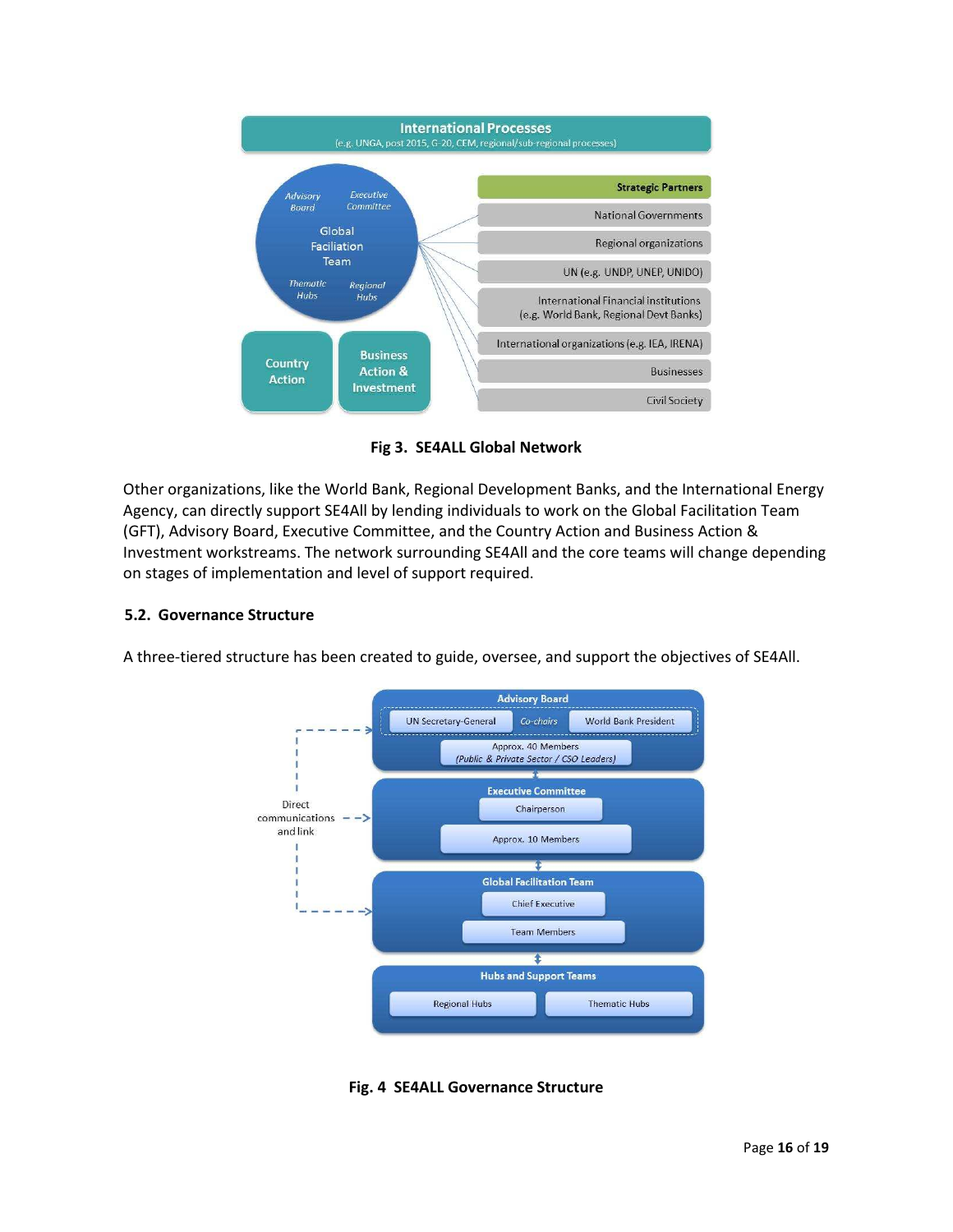# 5.2.1. Advisory Board

The Advisory Board will be the highest tier of governance and will be Co-Chaired by the Secretary General of the United Nations and the President of the World Bank. The Advisory Board will provide overall strategic direction to the SE4All initiative, the Executive Committee and the Chief Executive, including guidance on the initiative's strategic goals and outcomes. The Advisory Board will be comprised of approximately 40 members that come from a diverse background of the private sector, public sector, and civil society. These members will have intimate knowledge of the SE4All goals and of other initiatives that can support SE4All.

The purpose of the Advisory Board will also be to raise awareness of the initiative worldwide, mobilize stakeholders and their commitments, and conduct advocacy and outreach at events and meetings on behalf of the initiative. The Advisory Board will encourage collaboration between SE4All and other relevant initiatives and will lead the integration of SE4All with other global energy initiatives.

## 5.2.2. Executive Committee

The purpose of the Executive Committee is to provide oversight, direction, and advice to the Chief Executive of the SE4All initiative, to review and approve the initiative's Strategic Work Program and budget, and approve any changes to them, assess the performance of the Chief Executive against the goals and millstones set in the work plan. The Executive Committee will also provide oversight to the Chief Executive in the management of financial resources and funds for the initiative and provide reports and recommendations to the Advisory Board on matters that require their attention.

## 5.2.3. Global Facilitation Team

The Global Facilitation Team (GFT) will serve the purpose of facilitating the SE4All initiative globally. It will be comprised of individuals who facilitate and catalyze bottom-up actions of other key stakeholders and partners. The GFT will focus on convening, liaising, facilitating, mobilizing and troubleshooting. Upon request of a wide range of partners, the GFT can facilitate implementation of actions, projects, and programs.

Thematic hubs will align stakeholders on various High-Impact Opportunities while regional hubs in Africa, Asia, and Latin America will act as a platform for Country Action. Additional Hubs will be considered as needed.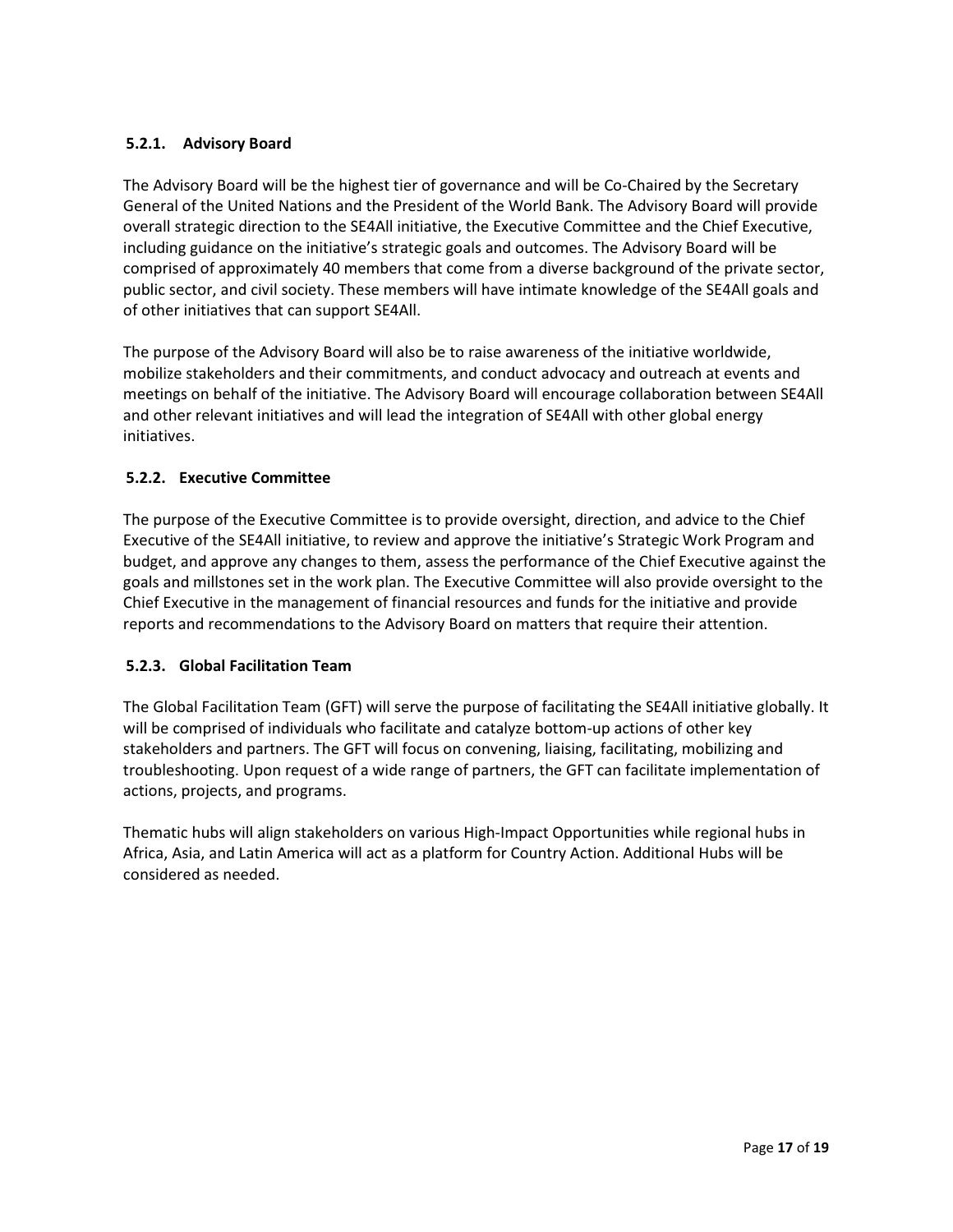

Fig 5. SE4ALL Global Facilitation Team

# The Chief Executive

The Chief Executive of the SE4All initiative will lead the overall coordination over the initiative and will oversee all actions of the Global Facilitation Team (GFT). The Chief Executive will coordinate all actions, functions, and workstreams of the Global Facilitation Team and will work with the Advisory Board and Executive Committee to coordinate the Initiative.

This may include operations at various locations, including New York, Vienna.

The teams described below are functionally aligned to the respective workstreams. The Chief Executive will oversee the administrative organization of these teams to maximize operational efficiency.

## Country Action

Upon request, Country Action can contribute to energy action plans in opt-in countries. As a part of this, the Country Action workstream can contribute to beneficial policies, programs, and projects..

## Business Action and Investment

Business Action and Investment can support the development of multi-stakeholder, multi-sectoral partnerships that advance the goals of SE4All. Those partnerships are called "High-impact Opportunities." HIOs can convene stakeholders and initiatives/networks– across the portfolio of HIOs as well as other key workstreams such as Country Action and Knowledge Management. HIOs can work to provide all sectors – public, private, and civil – with a platform for engagement on certain High-Impact Opportunities.